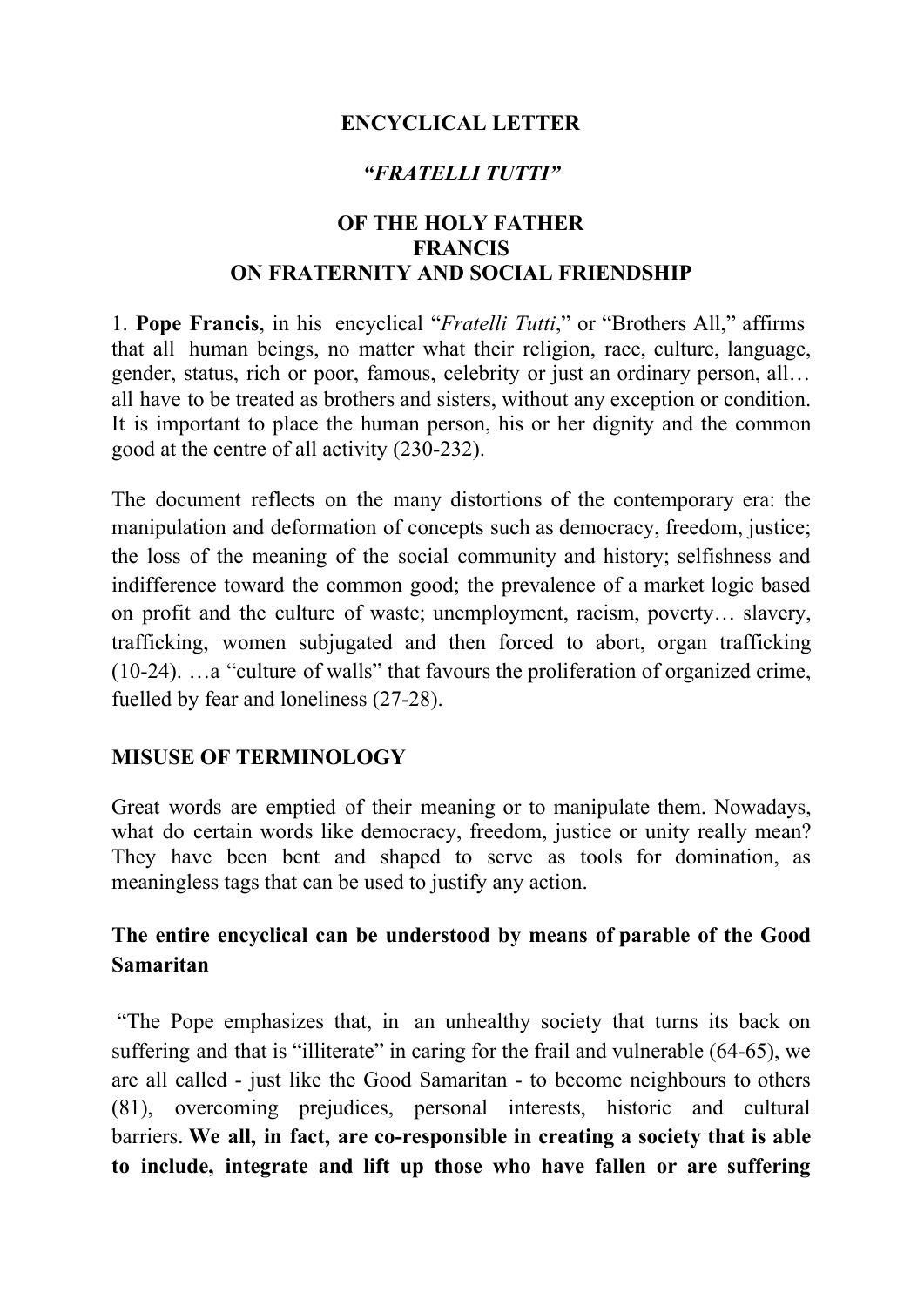**(77).** Love builds bridges exhorting Christians to recognize Christ in the face of every excluded person (85).

A fraternal society, strives, to defeat the "virus" of "radical individualism" (105) …There are two 'tools' in particular to achieve this type of society: benevolence, or truly wanting good for the other (112), and solidarity which cares for fragility and is expressed in service to people fighting against poverty and inequality (115).

"**Other cultures** are not 'enemies' from which we need to protect ourselves, but differing reflections of the inexhaustible richness of human life. Seeing ourselves from the perspective of another, of one who is different, we can better recognize our own unique features and those of our culture: its richness, its possibilities and its limitations" (no. 147).

148. In fact, a healthy openness never threatens one's own **identity.** …For "our own cultural identity is strengthened and enriched as a result of dialogue with those unlike ourselves. Nor is our authentic identity preserved by an impoverished isolation" [\[129\]](http://www.vatican.va/content/francesco/en/encyclicals/documents/papa-francesco_20201003_enciclica-fratelli-tutti.html#_ftn129).

A cultural covenant eschews a monolithic understanding of the identity of a particular place; it entails respect for diversity by offering opportunities for advancement and social integration to all.

# **ECONOMY**

12. "Opening up to the world" is an expression that has been co-opted by the economic and financial sector and is now used exclusively of openness to foreign interests or to the freedom of economic powers to invest without obstacles or complications in all countries.

21. Some economic rules have proved effective for growth, but not for integral human development [\[16\]](http://www.vatican.va/content/francesco/en/encyclicals/documents/papa-francesco_20201003_enciclica-fratelli-tutti.html#_ftn16). Wealth has increased, but together with inequality, with the result that "new forms of poverty are emerging" [\[17\]](http://www.vatican.va/content/francesco/en/encyclicals/documents/papa-francesco_20201003_enciclica-fratelli-tutti.html#_ftn17).

**a. profit-based economic model** that does not hesitate to exploit, discard and even kill human beings. While one part of humanity lives in opulence, another part sees its own dignity denied, scorned or trampled upon, and its fundamental rights discarded or violated" [\[19\].](http://www.vatican.va/content/francesco/en/encyclicals/documents/papa-francesco_20201003_enciclica-fratelli-tutti.html#_ftn19) I WONDER HOW OUR COUNTRY THAT CAN BE billionaires when about 30% live on a dollar and a half.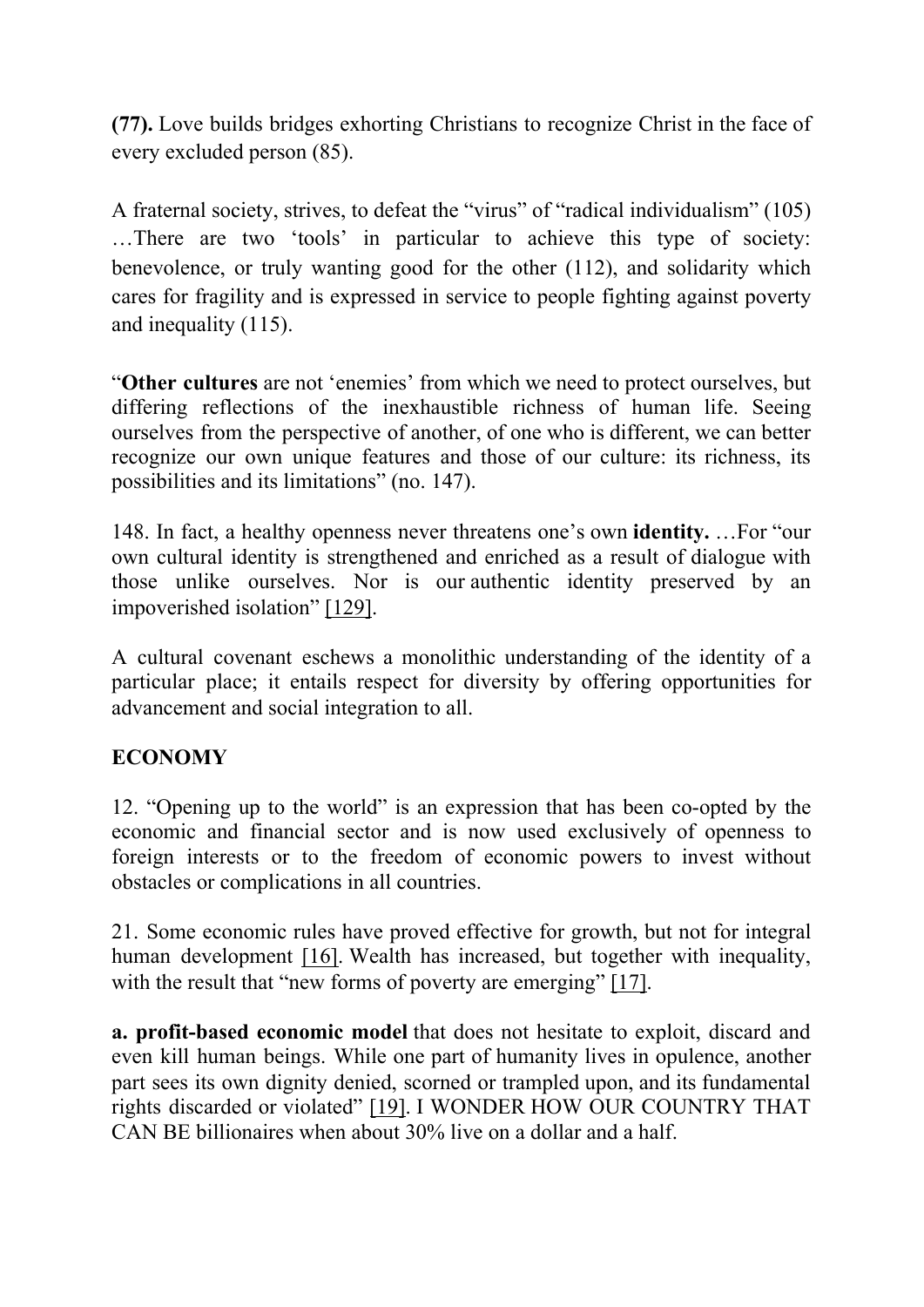Cfr. 155. **Politics** must ensure the common good of all, concern for the vulnerable and refrain from serving the economic interests of the powerful.

159. **Politics,** "degenerate into an unhealthy "populism" when individuals are able to exploit politically a people's culture, under whatever ideological banner, for their own personal advantage or continuing grip on power. Or when, at other times, they seek popularity by appealing to the basest and most selfish inclinations of certain sectors of the population. This becomes all the more serious when, whether in cruder or more subtle forms, it leads to the usurpation of institutions and laws."

Pleading for "*A better kind of politics*", which is placed at the service of the common good (180), the Pope States, "a better politics is also one that protects work, and seeks to ensure everyone the opportunity to develop their own abilities "(162).

**Popular movements** have taken on particular relevance: … with that "torrent of moral energy", they must be engaged in social, political and economic participation.

What is needed is a model of social, political and economic participation "that can **include popular …movements** and invigorate local, national and international governing structures with that torrent of moral energy that springs from including the excluded in the building of a common destiny", while also ensuring that "these experiences of solidarity which grow up from below, from the subsoil of the planet - can come together, be more coordinated, keep on meeting one another"[\[143\],](http://www.vatican.va/content/francesco/en/encyclicals/documents/papa-francesco_20201003_enciclica-fratelli-tutti.html#_ftn143) **169.**

118. As a community, we have an obligation to ensure that every person lives with dignity and has sufficient **opportunities for his or her integral development.**

**For my part, I would observe that "the Christian tradition has never recognized the right to private property as absolute or inviolable, and has stressed the social purpose of all forms of private property" [\[95\].](http://www.vatican.va/content/francesco/en/encyclicals/documents/papa-francesco_20201003_enciclica-fratelli-tutti.html#_ftn95)** The principle of the common use of created goods is the "first principle of the whole ethical and social order";[\[96\]](http://www.vatican.va/content/francesco/en/encyclicals/documents/papa-francesco_20201003_enciclica-fratelli-tutti.html#_ftn96) it is a natural and inherent right that takes priority over others [\[97\]](http://www.vatican.va/content/francesco/en/encyclicals/documents/papa-francesco_20201003_enciclica-fratelli-tutti.html#_ftn97). The right to **private property** can only be considered a secondary natural right, derived from the principle of the universal destination of created goods.

#### *Rights without borders*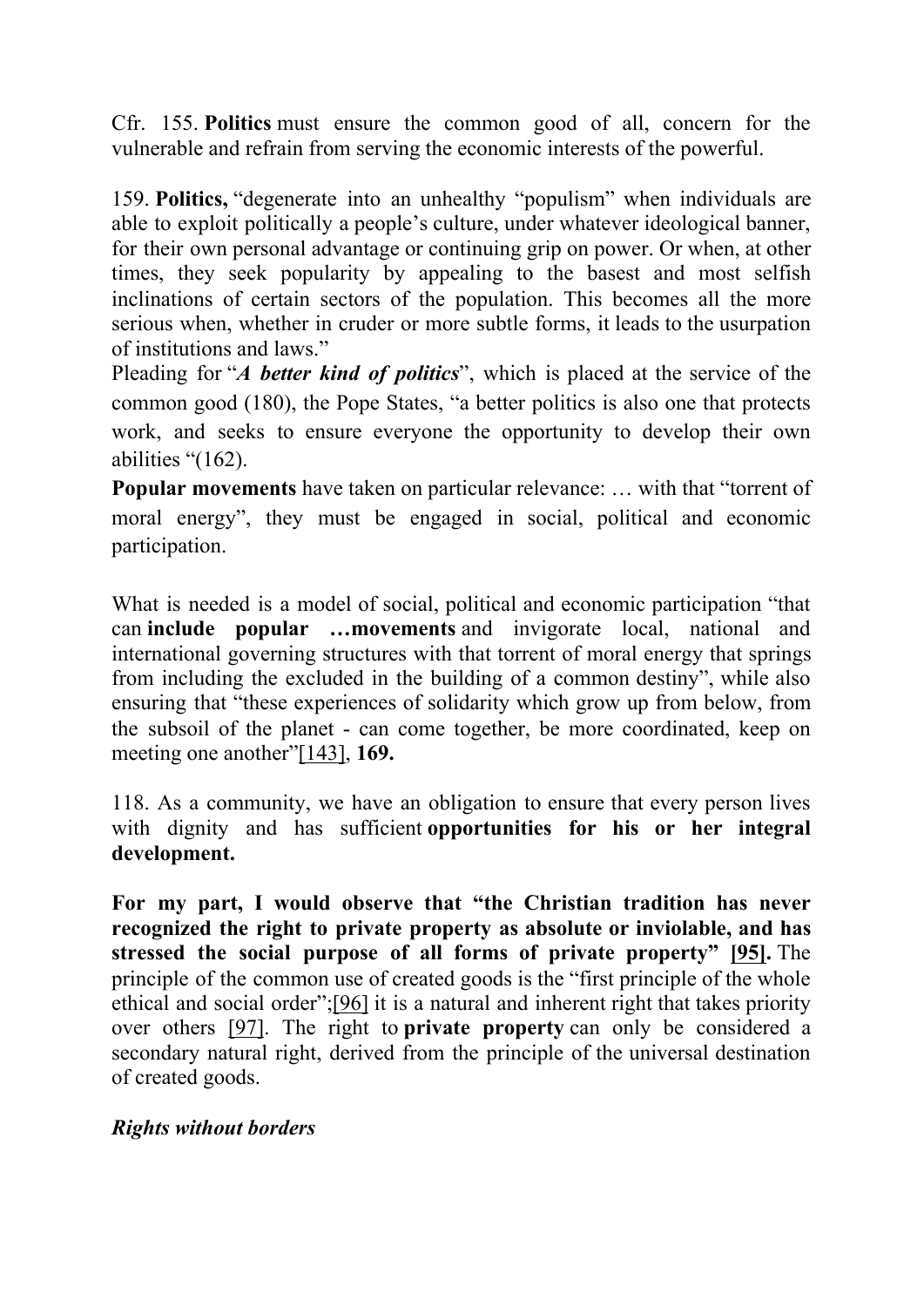124. Nowadays, a firm belief in the common destination of the earth's goods requires that this principle also be applied to nations, their territories and their resources... each country also belongs to the foreigner, inasmuch as a territory's goods must not be denied to a needy person coming from elsewhere.

125. … We can aspire to a world that provides land, housing and work for all. **Rights have no borders**

**The right to live with dignity cannot be denied to anyone. Since rights have no borders, no one can remain excluded, regardless of where they are born (121). … every country also belongs to foreigners and the goods of the territory cannot be denied to those who are in need and come from another place.**

## **MIGRATION**

With their lives "at stake" (37), fleeing from war, persecution, natural catastrophes, unscrupulous trafficking, ripped from their communities of origin, migrants are to be welcomed, protected, supported and integrated. Unnecessary migration needs to be avoided, the Pontiff affirms, by creating concrete opportunities to live with dignity in the countries of origin. But at the same time, we need to respect the right to seek a better life elsewhere (38-40).

129. Our response to the arrival of migrating persons can be summarized by four words: **welcome, protect, promote and integrate.**

166. Everything, then, depends on our ability to see the need for a change of heart, attitudes and lifestyles. Otherwise, political propaganda, the media and the shapers of public opinion will continue to promote an individualistic and uncritical culture subservient to unregulated economic interests and societal institutions at the service of those who already enjoy too much power.

189. We are still far from a globalization of the most basic of human rights. That is why **world politics needs to make the effective elimination of hunger one of its foremost and imperative goals. Hunger is criminal; food is an inalienable right" [\[188\].](http://www.vatican.va/content/francesco/en/encyclicals/documents/papa-francesco_20201003_enciclica-fratelli-tutti.html#_ftn188)**

The **MASS MEDIA** shatter respect for others and eliminate all discretion, creating isolated and self-referential virtual circles, in which freedom is an illusion and dialogue is not constructive (42-50).

201. It discredits and insults opponents from the outset rather than to open a respectful dialogue aimed at achieving agreement on a deeper level…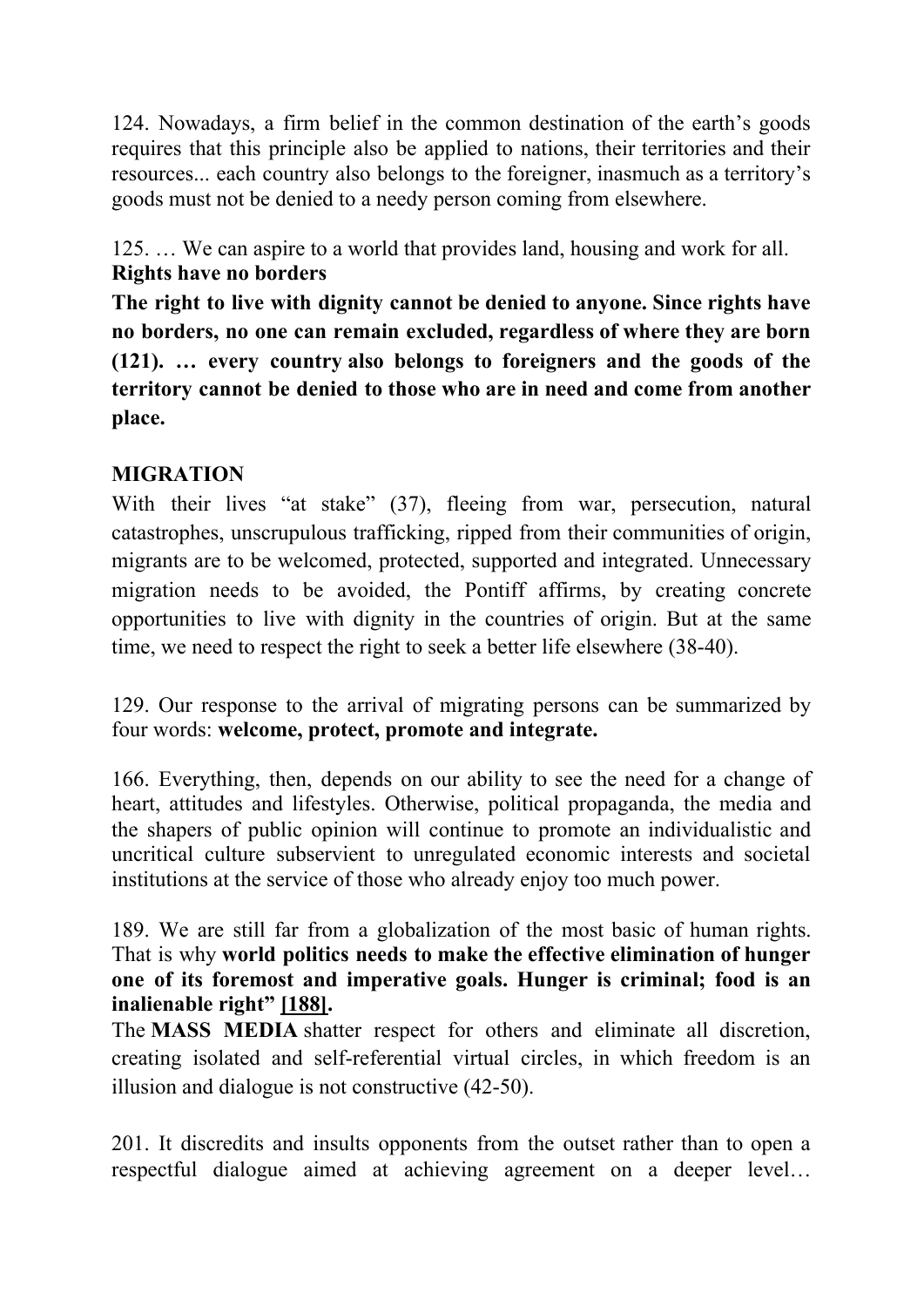Discussion is often manipulated by powerful special interests that seek to tilt public opinion unfairly in their favour.

205. In today's globalized world, "the media can help us to feel closer to one another, creating a sense of the unity of the human family which in turn can inspire solidarity and serious efforts to ensure a more dignified life for all… … This is something truly good, a gift from God" [\[199\].](http://www.vatican.va/content/francesco/en/encyclicals/documents/papa-francesco_20201003_enciclica-fratelli-tutti.html#_ftn199)

## 210**. LAW**

Good and evil no longer exist in themselves; there is only a calculus of benefits and burdens. As a result of the displacement of moral reasoning, the law is no longer seen as reflecting a fundamental notion of justice but as mirroring notions currently in vogue. Some of the Court judgements reflect the policies of the current Government and current thinking. In technical terminology it is called global ethics or subjective morality.

### *A "throwaway" world*

Some parts of our human family, it appears, can be readily sacrificed for the sake of others considered worthy of a carefree existence. Ultimately, "persons are no longer seen as a paramount value to be cared for and respected, especially when they are poor and disabled, 'not yet useful' - like the unborn, or 'no longer needed' - like the elderly. Abortion - medical termination of pregnancy.

Instances of racism continue to shame us, for they show that our supposed social progress is not as real or definitive as we think. RSS

#### **Women**

Similarly, the organization of societies worldwide is still far from reflecting clearly that women possess the same dignity and identical rights as men. We say one thing with words, but our decisions and reality tell another story. Indeed, "doubly poor are those women who endure situations of exclusion, mistreatment and violence, since they are frequently less able to defend their rights" [20].

**Forgiveness** does not mean allowing him to continue oppressing his neighbour, but helping an oppressor to change. One who suffers an injustice must vigorously defend his rights in order to safeguard his dignity, a gift of God (241-242). Forgiveness does not mean impunity, but rather, justice and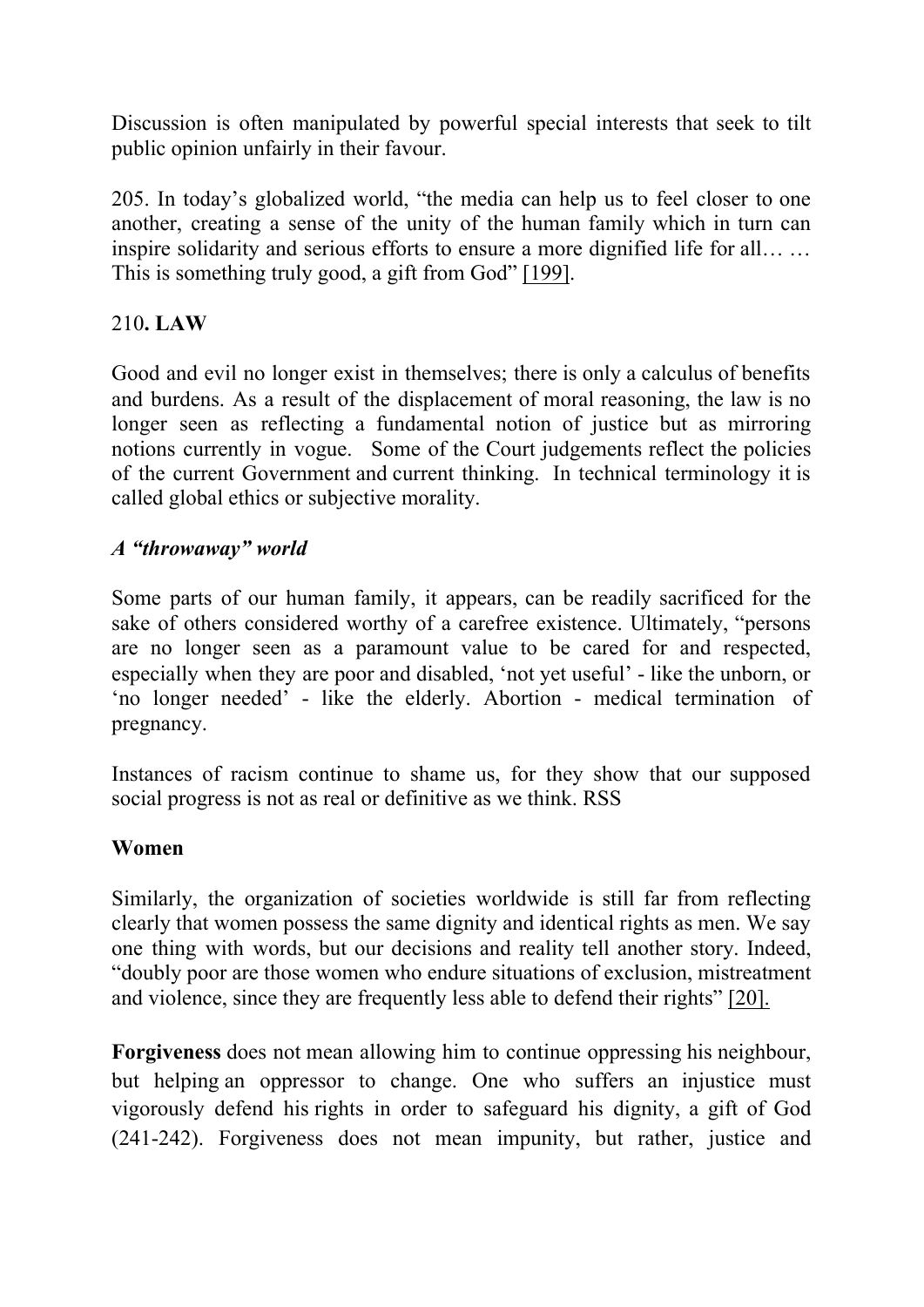remembrance, because to forgive does not mean to forget, but to renounce the destructive power of evil and the desire for revenge.

War is "the negation of all rights", "a failure of politics and of humanity", and "a stinging defeat before the forces of evil. Moreover, due to nuclear chemical and biological weapons that strike many innocent civilians, today we can no longer think, as in the past, of the possibility of a "just war", but we must vehemently reaffirm: "Never again war… the total elimination of nuclear arms is "a moral and humanitarian imperative".

## *The injustice of war*

257. "War is the negation of all rights and a dramatic assault on the environment. If we want true integral human development for all, we must work tirelessly to avoid war between nations and peoples."

We can no longer think of war as a solution, because its risks will probably always be greater than its supposed benefits. In view of this, it is very difficult nowadays to invoke the rational criteria elaborated in earlier centuries to speak of the possibility of a "just war". Never again war![\[242\].](http://www.vatican.va/content/francesco/en/encyclicals/documents/papa-francesco_20201003_enciclica-fratelli-tutti.html#_ftn242)

In this context, the ultimate goal of the total elimination of nuclear weapons becomes both a challenge and a moral and humanitarian imperative…

263. The Church is firmly committed to calling for its abolition worldwide [\[248\]](http://www.vatican.va/content/francesco/en/encyclicals/documents/papa-francesco_20201003_enciclica-fratelli-tutti.html#_ftn248).

**"Not even a murderer loses his personal dignity" "and God himself pledges to guarantee this".**

264. ..legitimate public authority can and must "inflict punishments according to the seriousness of the crimes" [\[250\]](http://www.vatican.va/content/francesco/en/encyclicals/documents/papa-francesco_20201003_enciclica-fratelli-tutti.html#_ftn250).

268. All Christians and people of good will are today called to work not only for the abolition of the death penalty, legal or illegal, in all its forms, but also to work for the improvement of prison conditions, out of respect for the human dignity of persons deprived of their freedom.

" …do not view punishment as vindictive, but rather as part of a process of healing and of social reintegration

There is emphasis on the necessity to respect "the sacredness of life" (283).

#### **Guarantee religious freedom**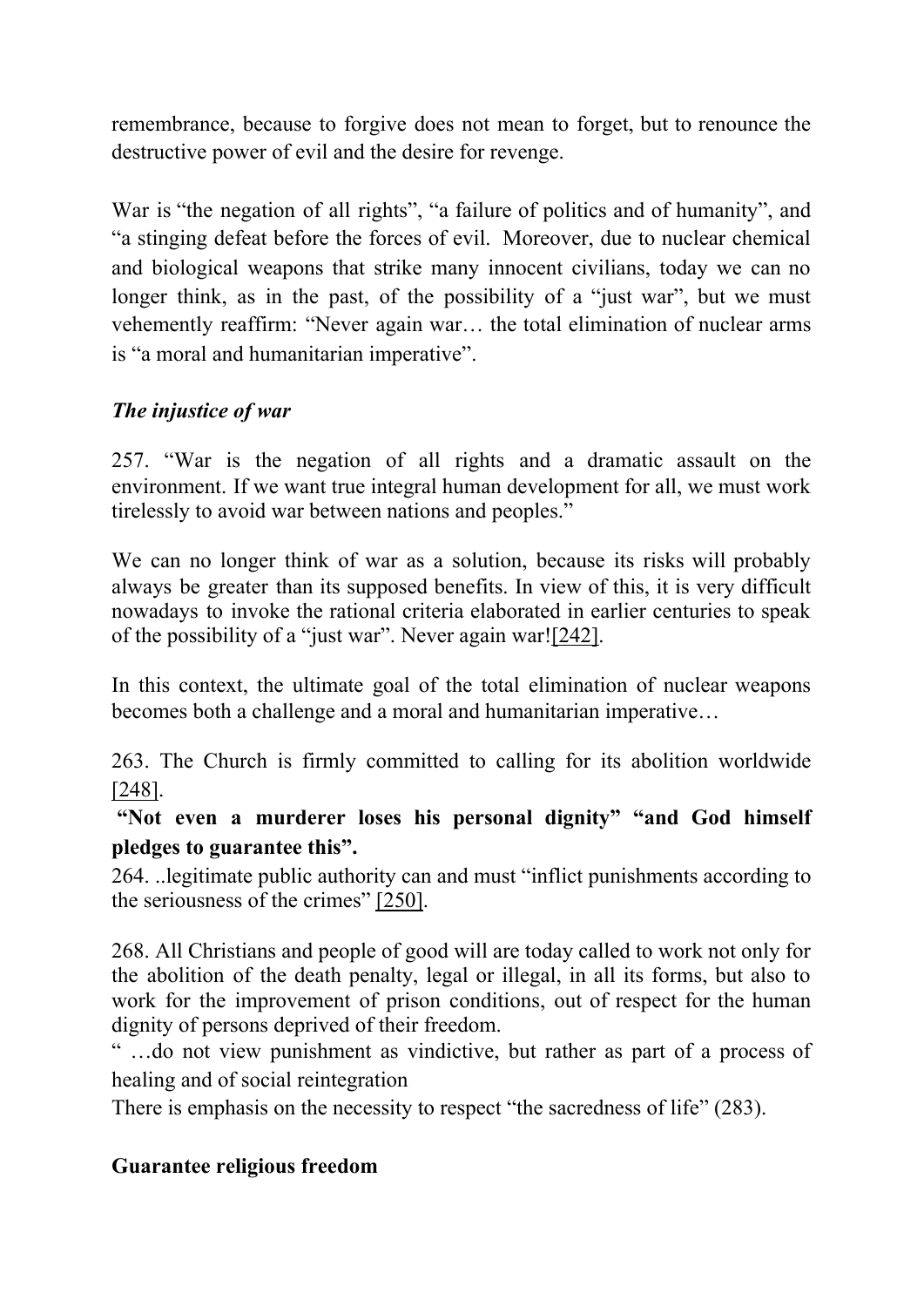"*Religions are to be at the service of fraternity in our world*" and again emphasizes that violence has no basis in religious convictions, but rather in their deformities. Thus, "deplorable" acts, such as acts of terrorism, are not due to religion but to erroneous interpretations of religious texts, as well as "policies linked to hunger, poverty, injustice, oppression".

It is therefore necessary to guarantee religious freedom, a fundamental human right for all believers (279).

## **RELIGIONS AT THE SERVICE OF FRATERNITY**

271. I am very glad to note here that the Pope has mentioned CBCI STATEMENT… In the words of the Bishops of India, "the goal of dialogue is to establish friendship, peace and harmony, and to share spiritual and moral values and experiences in a spirit of truth and love" [\[259\]](http://www.vatican.va/content/francesco/en/encyclicals/documents/papa-francesco_20201003_enciclica-fratelli-tutti.html#_ftn259). Therefore the task of religions is to promote fraternity, peace and justice in society **[\[259\]](http://www.vatican.va/content/francesco/en/encyclicals/documents/papa-francesco_20201003_enciclica-fratelli-tutti.html#_ftnref259)**. **CATHOLIC BISHOPS' CONFERENCE OF INDIA,** *Response of the Church in India to the Present-day Challenges* **(9 March 2016).**

# **THE ULTIMATE FOUNDATION OF FRATERNITY**

272. As believers, we are convinced that, without openness to the Father of all, there will be no solid and stable reasons for an appeal to fraternity. .. "reason, by itself, is capable of grasping the equality between men and of giving stability to their civic coexistence, but it cannot establish fraternity" [\[261\].](http://www.vatican.va/content/francesco/en/encyclicals/documents/papa-francesco_20201003_enciclica-fratelli-tutti.html#_ftn261)

274. The effort to seek God with a sincere heart, provided it is never sullied by ideological or self-serving aims, helps us recognize one another as travelling companions, truly brothers and sisters.

276. … the Church, while respecting the autonomy of political life, does not restrict her mission to the private sphere. On the contrary, "she cannot and must not remain on the sidelines" in the building of a better world, or fail to "reawaken the spiritual energy" that can contribute to the betterment of society [\[266\]](http://www.vatican.va/content/francesco/en/encyclicals/documents/papa-francesco_20201003_enciclica-fratelli-tutti.html#_ftn266). It is true that religious ministers must not engage in the party politics that are the proper domain of the laity, but neither can they renounce the political dimension of life itself[,\[267\]](http://www.vatican.va/content/francesco/en/encyclicals/documents/papa-francesco_20201003_enciclica-fratelli-tutti.html#_ftn267) which involves a constant attention to the common good and a concern for integral human development. The Church "has a public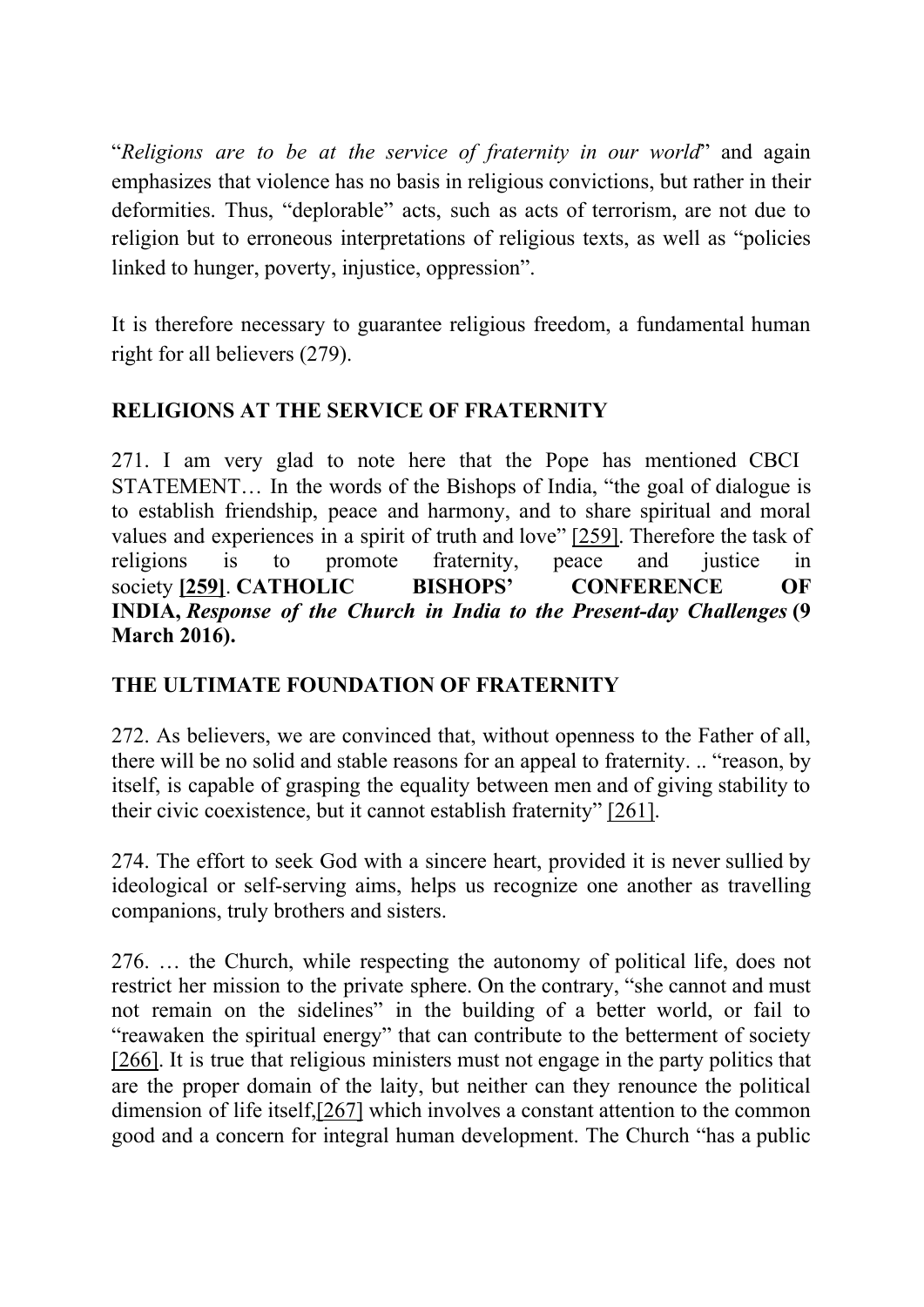role over and above her charitable and educational activities". She works for "the advancement of humanity and of universal fraternity" [\[268\].](http://www.vatican.va/content/francesco/en/encyclicals/documents/papa-francesco_20201003_enciclica-fratelli-tutti.html#_ftn268)

**The Church is a home with open doors, because she is a mother" [\[269\]](http://www.vatican.va/content/francesco/en/encyclicals/documents/papa-francesco_20201003_enciclica-fratelli-tutti.html#_ftn269)**. **We want to be a Church that serves, that leaves home and goes forth from its places of worship**, goes forth from its sacristies, in order to accompany life, to sustain hope, to be the sign of unity… to build bridges, to break down walls, to sow seeds of reconciliation" [\[270\]](http://www.vatican.va/content/francesco/en/encyclicals/documents/papa-francesco_20201003_enciclica-fratelli-tutti.html#_ftn270).

277. For us the wellspring of human dignity and fraternity is in the Gospel of Jesus Christ. From it there arises, "for Christian thought and for the action of the Church, the primacy given to relationship, to the encounter with the sacred mystery of the other, to universal communion with the entire human family, as a vocation of all" [\[273\].](http://www.vatican.va/content/francesco/en/encyclicals/documents/papa-francesco_20201003_enciclica-fratelli-tutti.html#_ftn273)

279. One fundamental human right must not be forgotten in the journey towards fraternity and peace. It is religious freedom for believers of all religions.

280. At the same time, we ask **God to strengthen unity within the Church, a unity enriched by differences reconciled by the working of the Spirit. For "in the one Spirit we were all baptized into one body" (***1 Cor* **12:13), in which each member has his or her distinctive contribution to make.**

We cannot forget Christ's desire "that they may all be one" (cf. *Jn* 17:21). Hearing his call, we recognize with sorrow that the process of globalization still lacks the prophetic and spiritual contribution of unity among Christians. …" [\[277\]](http://www.vatican.va/content/francesco/en/encyclicals/documents/papa-francesco_20201003_enciclica-fratelli-tutti.html#_ftn277).

### **RELIGION AND VIOLENCE**

We believers are challenged to return to our sources, in order to concentrate on what is essential: worship of God and love for our neighbour, … The truth is that violence has no basis in our fundamental religious convictions, but only in their distortion.

284. As religious leaders, we are called to be true 'people of dialogue', to cooperate in building peace not as intermediaries but as authentic mediators.

…reminding religious leaders of their role as "authentic mediators" who expend themselves in order to build peace, Francis quotes the "*Document on Human Fraternity for World Peace and Living Together*", which he signed on 4 February 2019 in Abu Dhabi, along with the Grand Imam of Al-Azhar, Ahmad Al-Tayyib: from that milestone of interreligious dialogue, the Pontiff returns to